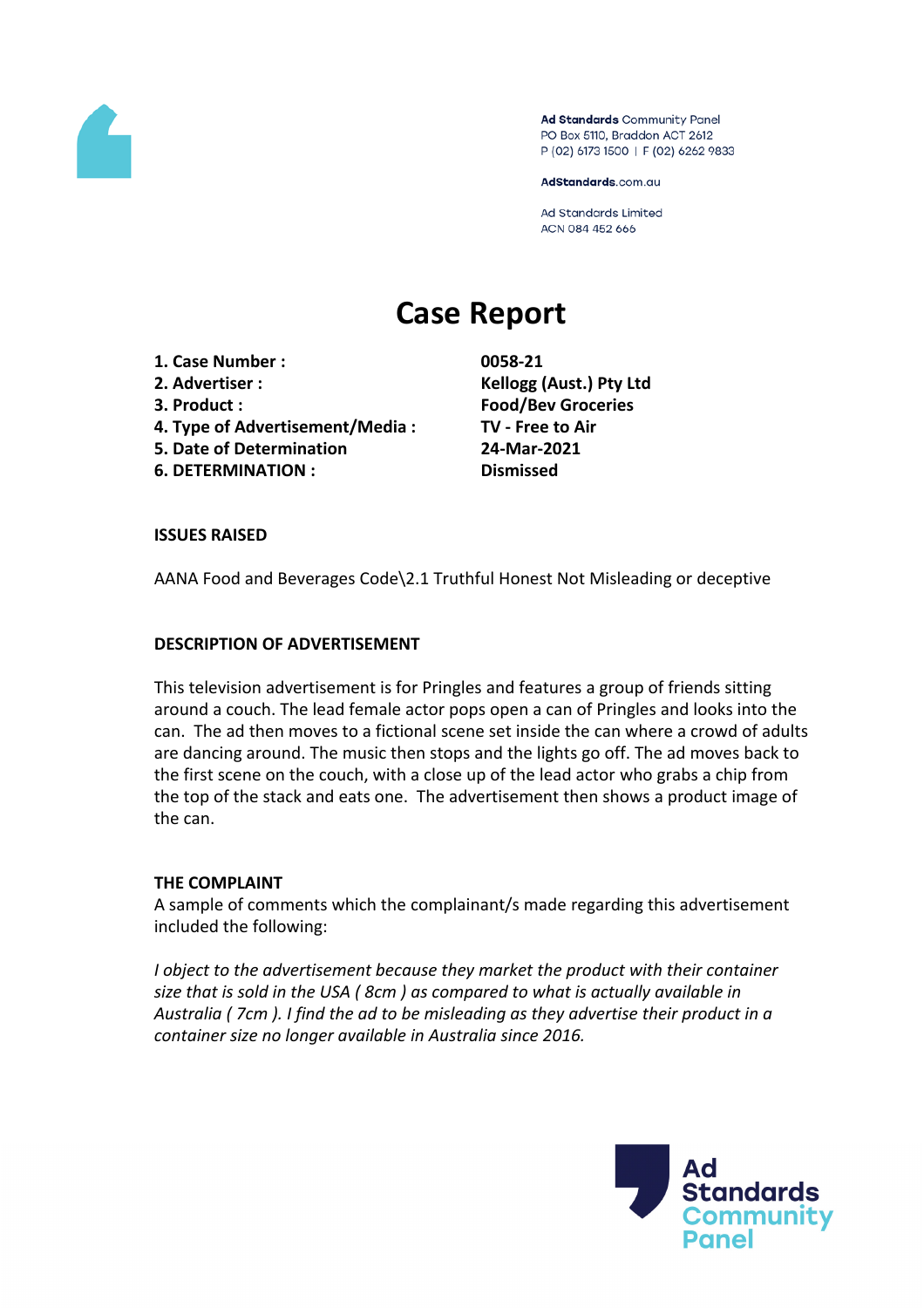

#### **THE ADVERTISER'S RESPONSE**

Comments which the advertiser made in response to the complainant/s regarding this advertisement include the following:

*I refer to your letter dated 4 March 2021 regarding the complaint received by Ad Standards in relation to the above mentioned advertisement.*

*The concept behind the advertisement is to appeal to the main grocery buyer with a reminder of the fun and quirky Pringles brand credentials and how Pringles inspires playful curiosity, as well as the great taste and crunch of Pringles chips. The target audience for Pringles in general is the main grocery buyer aged 18-54. We note that for this specific television advertisement, our media buy was targeted to Females aged 40 years and over.*

*The 15 second advertisement is set in a lounge room with a group of friends sitting around a couch. The lead female actor pops open a can of Pringles and looks into the can (0 to 1 second). The ad then moves to a fictional scene set inside the can where a crowd of adults from different walks of life are dancing around, with bold, vibrant outfits and dance moves. Some of the dancers hold Pringles cans, though due to the nature of these high energy scenes, the size of the cans are not easily discernible. The music then stops and the lights go off (2 to 9 seconds). The ad moves back to the first* scene on the couch, with a close up of the lead actor who grabs a chip from the top of *the stack and eats one (10 to 11 seconds). The advertisement then shows a product image of the can (the Australian Pringles Original can) and food, and the iconic trade mark with voiceover, "Once you Pop You Can't Stop" (12 to 15 seconds).*

*The complaint is made under Section 2.1 of the AANA Food and Beverages Advertising and Marketing Communications Code (the Code). The substance of the complaint is that the advertisement is misleading because, "they market the product with their container size that is sold in the USA (8cm) as compared to what is actually available in Australia (7cm)." The complainant states the advertisement is "misleading as they advertise their product in a container size no longer available in Australia since 2016".*

*Our response to the substantive complaint is set out below. 1) AANA Food and Beverages Advertising and Marketing Communications Code – Section 2*

*Kellogg respectfully submits that the advertisement is truthful and is not misleading or deceptive, nor designed to be misleading or deceptive, or otherwise in contravention of Prevailing Community Standards.*

*As is evident from the outset, the advertisement makes no representations relating to can size, nor does the can visual used in the advertisement make any quantity representation, whether volume or weight. This is deliberate so that a global advertisement has the flexibility to adapt for various markets around the world.*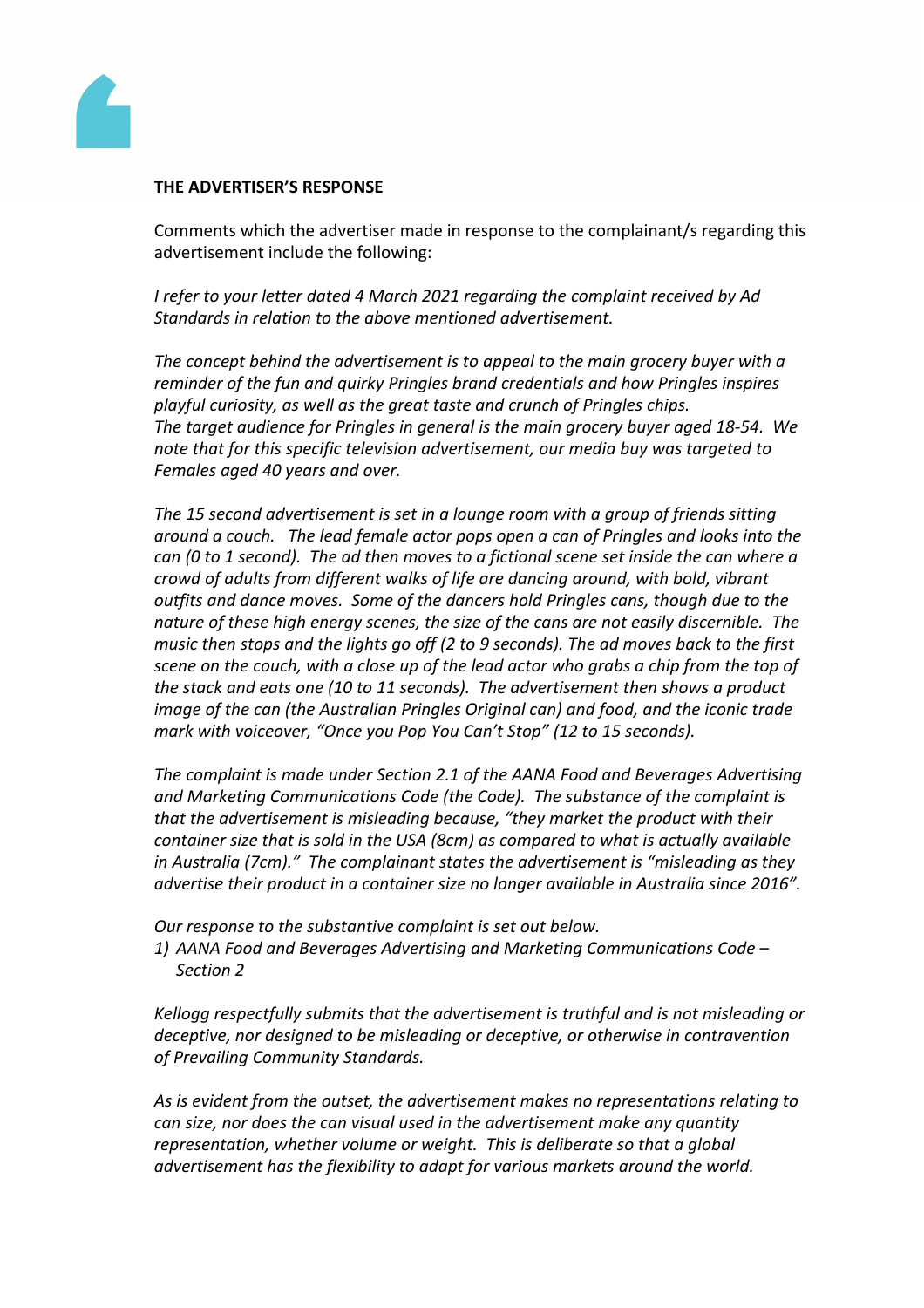

 *Accordingly, in all scenes featuring the Pringles can, a "clean" container is shown, that is, with no weight statement, dietary intake thumbnail, promotional banners or any other fine print. The can simply displays:*

- *· the distinctive Pringles branding: the Pringles trade mark with the Mr P logo and the famous red Pantone colour – which is common to all Pringles cans around the world in respect of the Pringles Original variant;*
- *· a plain food image showing one chip; and*
- *· the variant name, "Original".*

*To suggest that the advertisement is misleading because of a perception of can diameter is therefore difficult to establish. The advertisement does not make representations about can diameter. In fact, the product is required by Trade Measurement regulations to be sold in Australia by weight and not by volume. For conduct to be misleading or deceptive, there must be a real and not remote chance that the conduct will mislead or deceive. We respectfully submit that a consumer in the target audience, viewing this advertisement, in its context, would draw no implications relating to can diameter and so would not be misled or deceived.*

*Moreover, in the unlikely and remote case where any such implication is drawn, there is nothing in the advertisement that would give cause to the consumer to rely on the advertisement to their detriment or loss. Can diameter is simply not a feature or focus of the advertisement.*

*We particularly note that the final 3-second end scene (without actors) featuring the can in closer proximity together with the chips, was able to be customised for Australia with the specific Australian can. Whilst the can imagery in market is updated from time to time, depending on the promotions/offers being communicated at the time, the can shown is a 'clean' version of the Pringles Original variant from the core range in Australia available during the period this advertisement was broadcast (see Attachment A).*

*To summarise, in assessing whether conduct is misleading or deceptive, the overall impression conveyed by the advertisement as a whole must be considered. This advertisement features the Pringles Original can in a fun and fast moving format, where references to the can are brief (in keeping with the style of the ad) and the can competes for attention with the vibrant colours and quirky concept. In the only scene where a close up is shown for more than a brief moment, the Australian can is used. Taking into account all relevant considerations, we consider that the advertisement as whole is not misleading or deceptive, or likely to mislead or deceive consumers, and does not breach Section 2.1 of the Code.*

*Although not the subject of this complaint, for completeness we note that the Pringles brand is undergoing a significant brand "refresh" with the cans featuring the incumbent branding currently being phased out (no change to can size or food). Over the next few months, the can featuring the new branding will enter the market across various retail channels. Since this will be a material change to the trade dress of the can (the first such change in over 12 years), a new advertisement is in production.*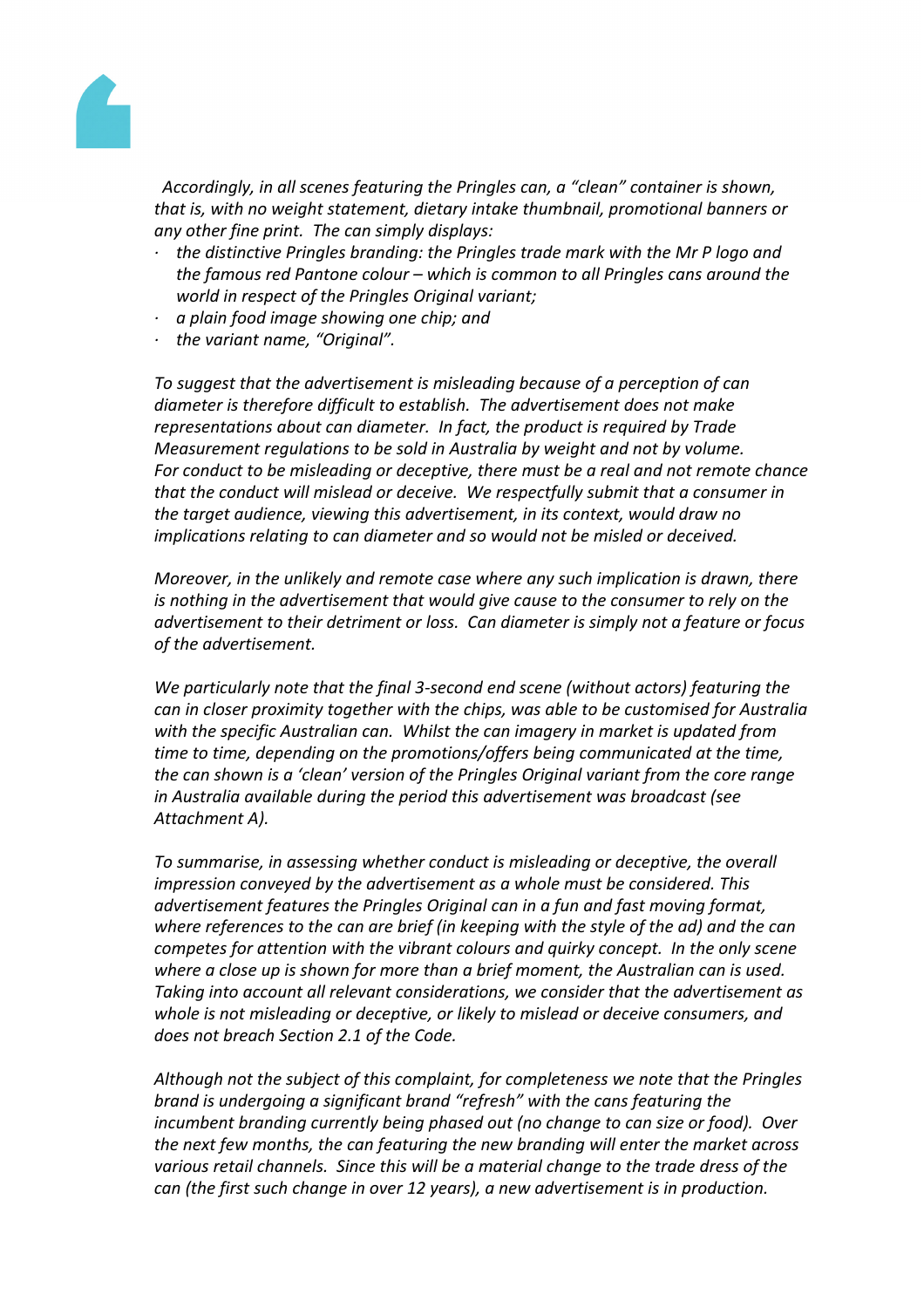

*As to the remainder of the Section 2 of the Code:*

- *· The advertisement does not at any point undermine the importance of healthy or active lifestyles, nor encourage overconsumption through the representation of product/s or portion sizes disproportionate to the setting portrayed. The advertisement is set in a lounge room with a group of friends, making it clear the product is to be shared. In the main consumption shot, the actor is shown eating just one chip. In every other scene featuring the food, less than one serve size is depicted. In the body of the advertisement, the actors are featured engaging in high energy dancing. The advertisement is true to the brand's credentials, being upbeat and fun. At no point does the advertisement state or imply that this food should replace a healthy diet. Additionally, and consistent with previous decisions of the Panel, advertising the product in and of itself is not, per se, undermining the important of a healthy or active lifestyle (for example, case numbers 0345/17, 282/11 and 0550/17).*
- *· This advertisement does not make, nor does any can image contain, any health or nutrition claims, nutritional or health related comparisons nor any consumer taste or preference claims. The advertisement does not make any claims relating to material characteristics such as taste, size, content, nutrition and health benefits. The advertisement is not editorial and does not portray the product as a substitute for meals.*

*Accordingly, and although not expressly raised by the complainant, Kellogg submits that the advertisement does not breach sections 2.2 – 2.8 of the Code.*

*2) AANA Food and Beverages Advertising and Marketing Communications Code – Section 3*

*Kellogg submits that this advertisement is not an Advertising or Marketing Communication to Children. All actors shown in the advertisement are adults, all consumption events feature only adults, and in any event, as set out above, we contend that the advertisement is not misleading or deceptive as to nutritional or health claims and at no stage does it employ a sense of urgency or feature price minimisation. Further, the advertisement does not seek to undermine the role of parents or carers, nor does it include any appeal to children to urge parents or carers to purchase the product.*

*We draw the Panel's attention to the fact that the advertisement does not feature any children, and its theme, visuals and language used are adult and not remotely childlike. For example:*

- *· the actors are clearly adults;*
- *· the music is not particularly child-like;*
- *· there is no animation nor a storyline that would interest children;*
- *· there is no call to action.*

*Further the product itself is not a food product targeted towards children or with principal appeal to children. As noted above, the target audience for the product is*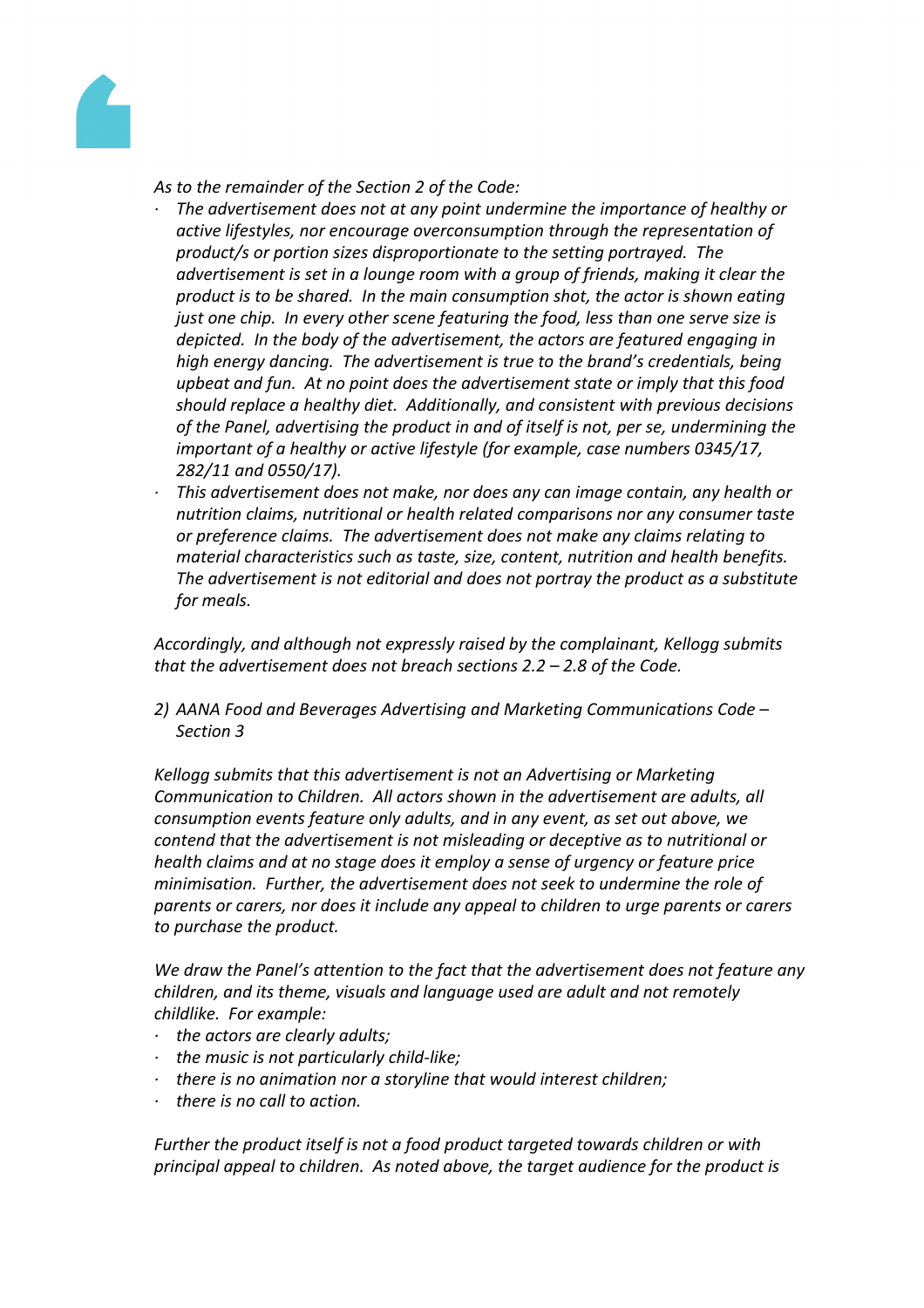

*adults aged 18-54 and the advertisement television media buy is for females aged 40+. The advertisement is directly addressed to adults.*

*Conclusion*

*For the reasons outlined above, Kellogg respectfully submits that the complaint should be dismissed.*

*Kellogg is pleased to have had the opportunity to respond to this complaint and to confirm its support for the Advertising Standards Community Panel and the codes to which Kellogg has committed to uphold.*

## **THE DETERMINATION**

The Ad Standards Community Panel (the Panel) considered whether this advertisement breaches the AANA Food and Beverages Advertising and Marketing Communications Code (the Food Code) and the AANA Code of Ethics (the Code).

The Panel noted the complainant's concern that the advertisement shows a product size that is not available in Australia and such a depiction is misleading.

**Food Code Section 2.1: Advertising or marketing communications for food ...shall be truthful and honest, shall not be or be designed to be misleading or deceptive or otherwise contravene prevailing community standards, and shall be communicated in a manner appropriate to the level of understanding of the target audience of the Advertising or Marketing Communication with an accurate presentation of all information including any references to nutritional values or health benefits.**

The Panel noted that the product in the advertisement, a Pringles can, has no identifying marks such as weight to suggest what size it is.

The Panel considered that most members of the community would be unable to identify the dimensions of the product (7cm vs 8cm).

The Panel considered that the main impression of the advertisement is of a promotion for the Pringles brand or products, and the average consumer would not make an inference about the size or volume of the tin used in the advertisement.

## **Food Code Section 2.1 conclusion**

On this basis, the Panel determined that the advertisement was not misleading or deceptive and was communicated in a manner appropriate to the level of understanding of the target audience and did not breach Section 2.1 of the Food Code.

#### **Conclusion**